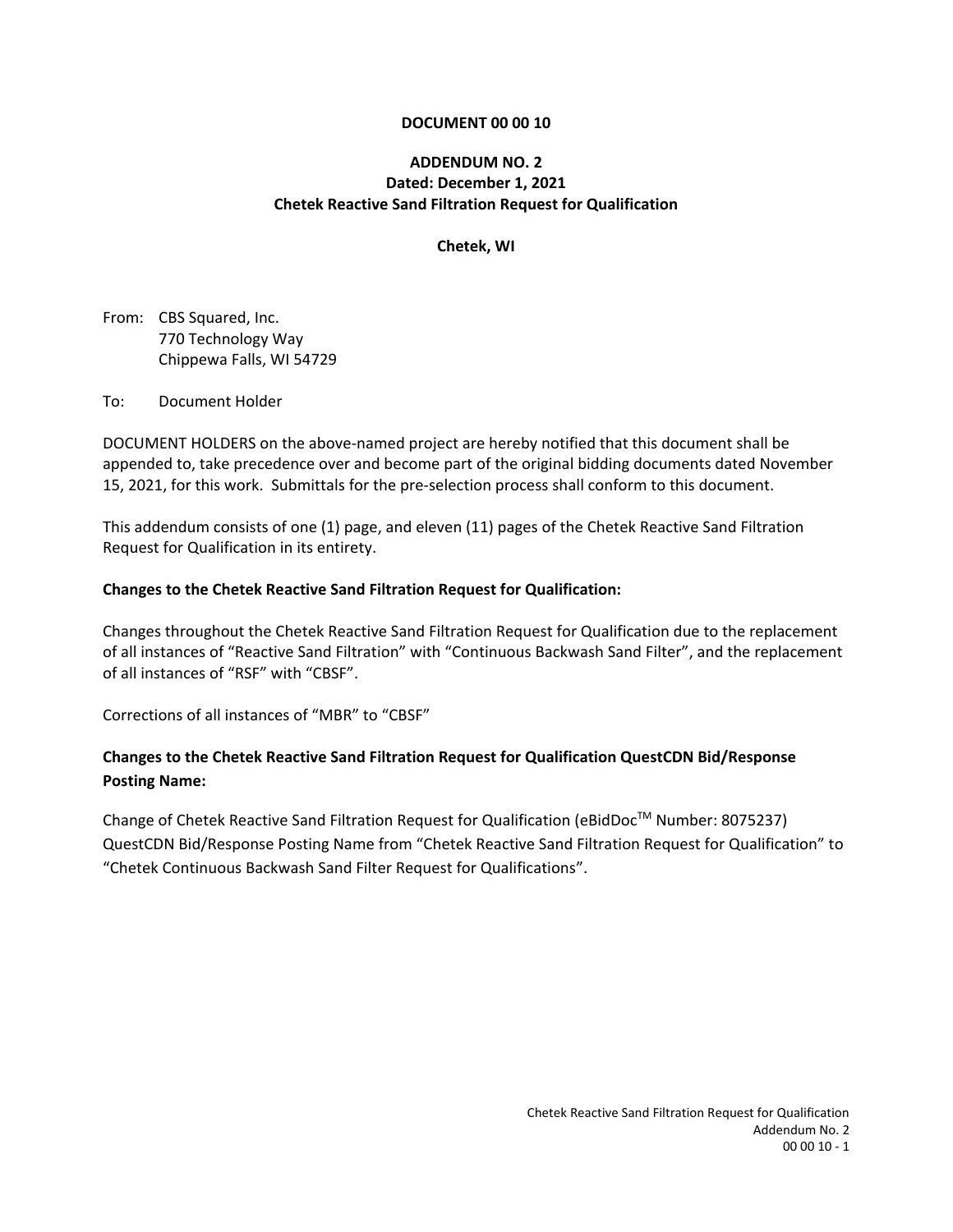# NOTICE TO EQUIPMENT SUPPLIERS

The City of Chetek (City) hereby gives notice that they have elected to pre-select an equipment supplier for a Continuous Backwash Sand Filter (CBSF) System, included as part of the New Wastewater Treatment Plant (WWTP) with CBSF System to be undertaken by the City.

Electronic and paper/hard copy qualification packages will be received until 2 P.M., local time, on Monday, December  $6<sup>th</sup>$ , 2021. Suppliers may choose which method of submittal they prefer.

Electronic packages are to be submitted via email at the addresses listed below. Submit one (1) copy of the qualification package via email to the following recipients:

To: [tmccarthy@cbssquaredinc.com](mailto:tmccarthy@cbssquaredinc.com) Cc: [dknapp@cityofchetek-wi.gov](mailto:dknapp@cityofchetek-wi.gov)

Paper/hard copy packages are to be delivered to the Chetek City Hall at the address listed below. Deliver three (3) copies of the qualification package to the following address:

Chetek City Hall Attn: Dan Knapp 220 Stout St. Chetek, WI 54728

It is mandatory that all CBSF System suppliers interested in providing equipment to the City for the new WWTP, either directly or through a product representative or sales company, provide all materials requested herein, and be pre-selected by the City via this qualification evaluation process. The General Contractor will be required to list the selected equipment manufacturer with their bid.

Copies of the Request for Qualification for Equipment Suppliers will be published and posted on the City of Chetek's website at <https://www.cityofchetek-wi.gov/> as well as via QuestCDN under eBidDoc™ Number 8075237. For assistance and free membership registration, contact QuestCDN at 952.233.1632 or info@questcdn.com .

Only equipment manufacturers, herein referred to as "suppliers", and the specific equipment described in response to this request are eligible to be pre-selected for the work. No product representative or other thirdparty marketing or sales organization will be pre-selected. This does not limit the participation of these companies in the project, but merely requires that the actual equipment manufacturer be pre-selected for the work.

Answers to questions described in this request for qualification as well as supplemental information as noted herein, are required from prospective suppliers.

The City decision will be based on the evaluation criteria described herein.

The City reserves the right to modify the technical specifications for the equipment described in this request prior to issuing the project Construction Documents. Such modification will not impact the outcome of this pre-selection process. Pre-selection will not relieve any bidder or supplier from meeting the requirements of the final project Contract Documents.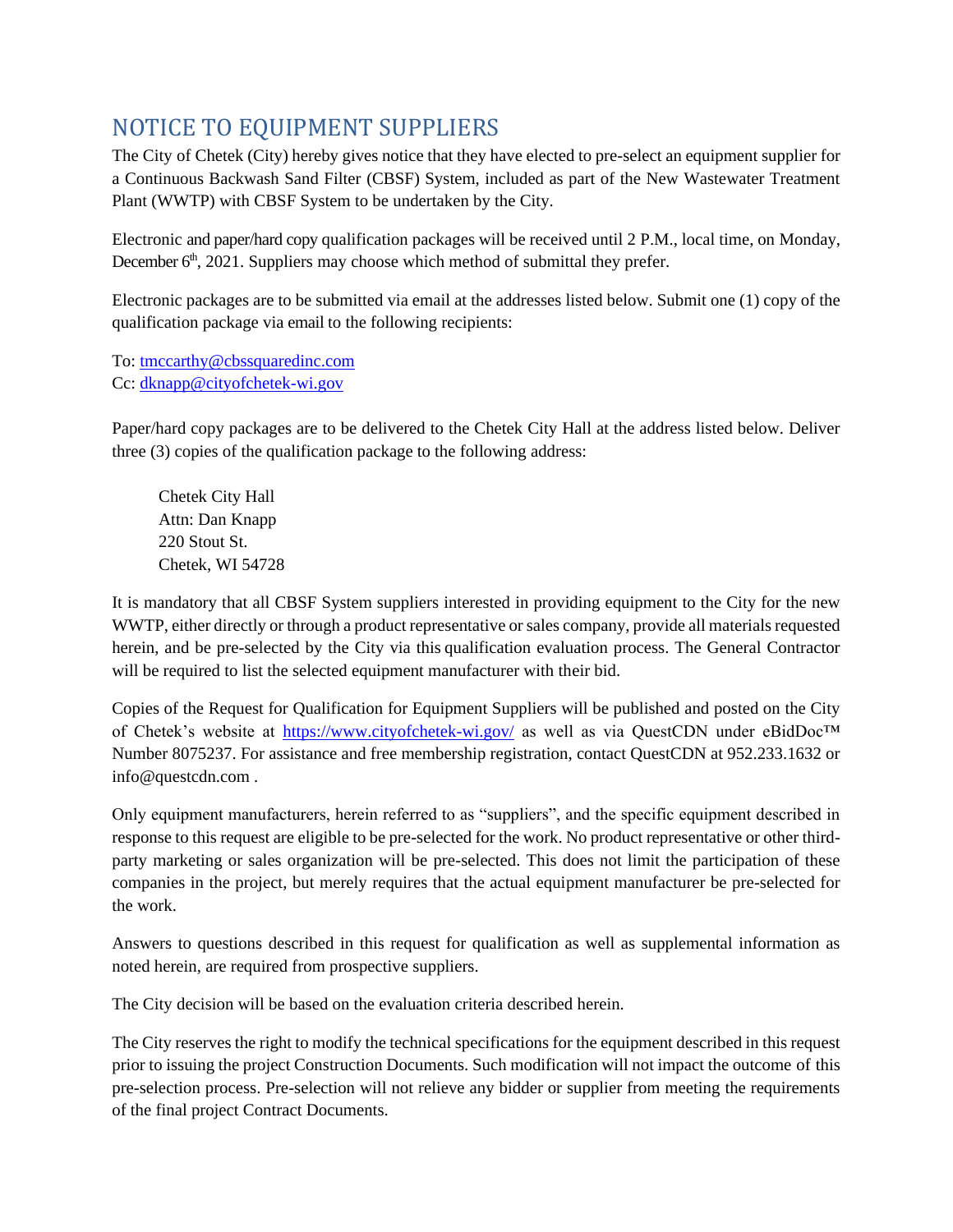The Qualification Submittal is a request for information and a cost quotation. Suppliers are advised that a formal cost quotation for the CBSF System equipment is requested and should be included with the Qualification Submittal. Suppliers are further advised that this project must follow USDA American Iron and Steel (AIS) requirements and applicable equipment will be required to follow AIS requirements.

The City reserves the right to waive minor irregularities and omissions in the information contained in the qualification submittal and to make all final determinations.

The anticipated schedule for equipment supplier pre-selection is summarized as follows:

| Milestone                                      | Date                   |
|------------------------------------------------|------------------------|
| <b>Issue Qualification Request Document</b>    | November $15th$ , 2021 |
| <b>Supplier Submits Qualification Response</b> | December $6th$ , 2021  |
| Supplier Notifications                         | December $15th$ , 2021 |

The City may refuse to pre-select a supplier where the requested information and materials are not included in the qualification package, or not provided by December  $6<sup>th</sup>$ , 2021. The closing time for submittal of qualification documents will not be changed in order to accommodate supplementation of incomplete submissions, or late submissions.

Questions about the Equipment Supplier Pre-Selection may be submitted via email to the City's Engineer, with the following contact information:

Attn: Tia McCarthy, P.E. CBS Squared, Inc. 2120 Pewaukee Road Suite 100 Waukesha, WI 53188 Ph: 414-882-0083 [tmccarthy@cbssquaredinc.com](mailto:tmccarthy@cbssquaredinc.com)

- END OF NOTICE -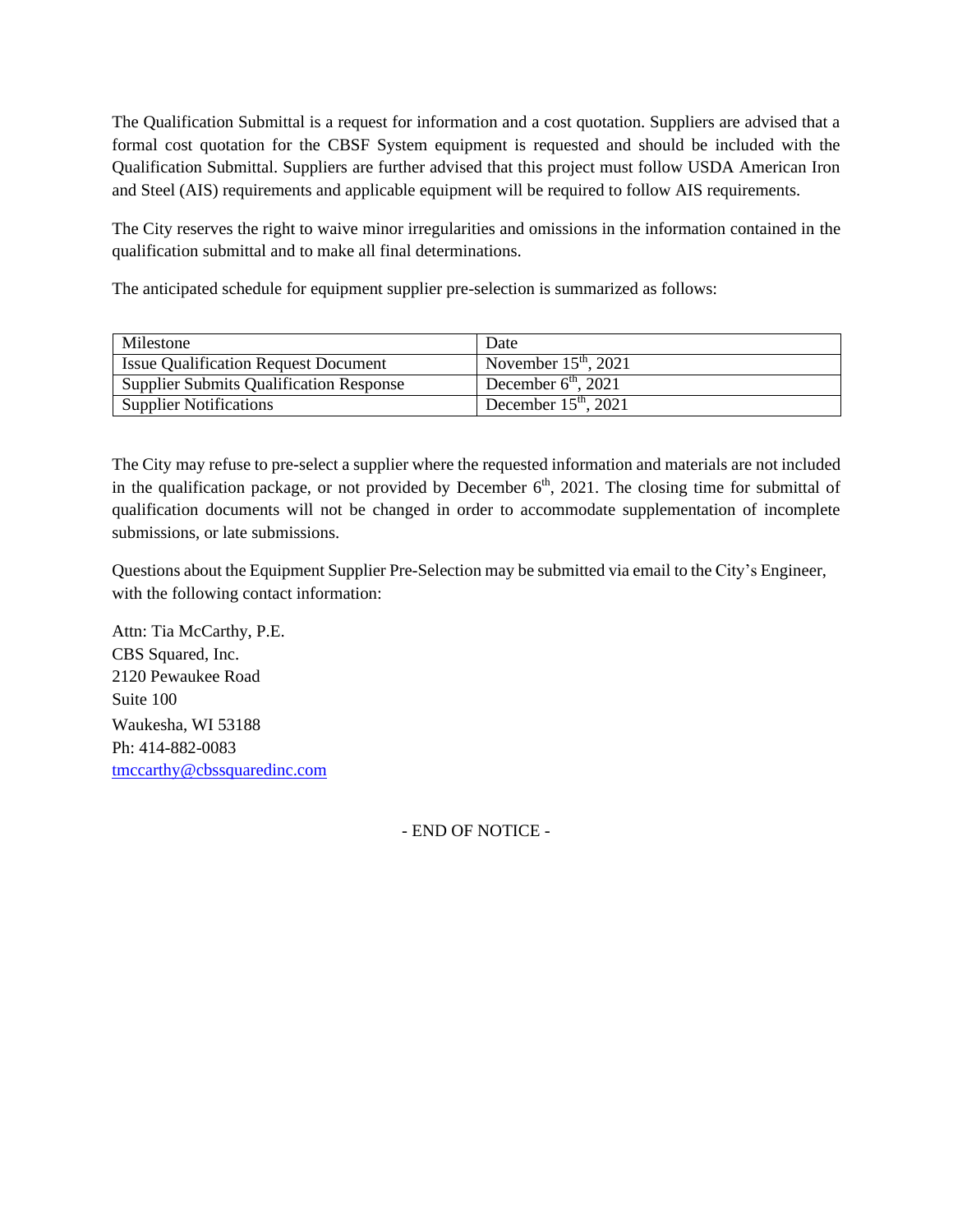# SECTION 1

# INSTRUCTIONS FOR QUALIFICATION SUBMITTALS

### 1.1 DELIVERY OF SUBMITTAL

The Qualification Submittal shall be submitted either electronically or by paper/hard copy.

Electronic submittals shall be emailed to the following location:

To: [tmccarthy@cbssquaredinc.com](mailto:tmccarthy@cbssquaredinc.com) Cc: [dknapp@cityofchetek-wi.gov](mailto:dknapp@cityofchetek-wi.gov)

Paper/hard copy packages are to be delivered to the Chetek City Hall at the address listed below. Deliver three (3) copies of the qualification package to the following address:

Chetek City Hall Attn: Dan Knapp 220 Stout St. Chetek, WI 54728

The email or transmittal letter accompanying the submittal shall plainly identify the subject of the submittal (Equipment Supplier Pre-Selection: CBSF System); the project title New WWTP with CBSF System; and the name, address, phone number, and e- mail address of the supplier. Each qualification submittal shall include a Qualification Submittal Form (see Section 3) completely filled in and signed by a duly authorized representative of the supplier.

The Qualification Submittal must be received by: **2 PM, December 6th, 2021.**

The e-mail address provided in the body of the email or transmittal letter will be used for notification of evaluation results.

### 1.2 PREPARATION OF SUBMITTAL

Each qualification submittal shall be assembled in one document with a Title Page, Table of Contents, and Sections. The submittal information shall be presented in the order requested under Section 3, Submittal Information. One (1) digital (PDF) of the Qualification Submittal shall be delivered via email and three (3) hardcopies shall be delivered via mail.

### 1.3 WITHDRAWAL OF SUBMITTAL

A Qualification Submittal may be withdrawn by emailed notice to the City Engineer and City of Chetek via the email addresses listed above.

### 1.4 LATE SUBMITTAL

Qualification Submittals received after the scheduled receipt date and time will not be considered and will be returned to the supplier unopened.

## 1.5 PROJECT INFORMATION

City of Chetek operates a wastewater treatment plant (WWTP) in Barron County, Wisconsin. The WWTP's current total phosphorus (TP) monthly average effluent limit is 1.0 mg/L. By April of 2025, the City of Chetek's six-month average effluent limit will be 0.075 mg/L.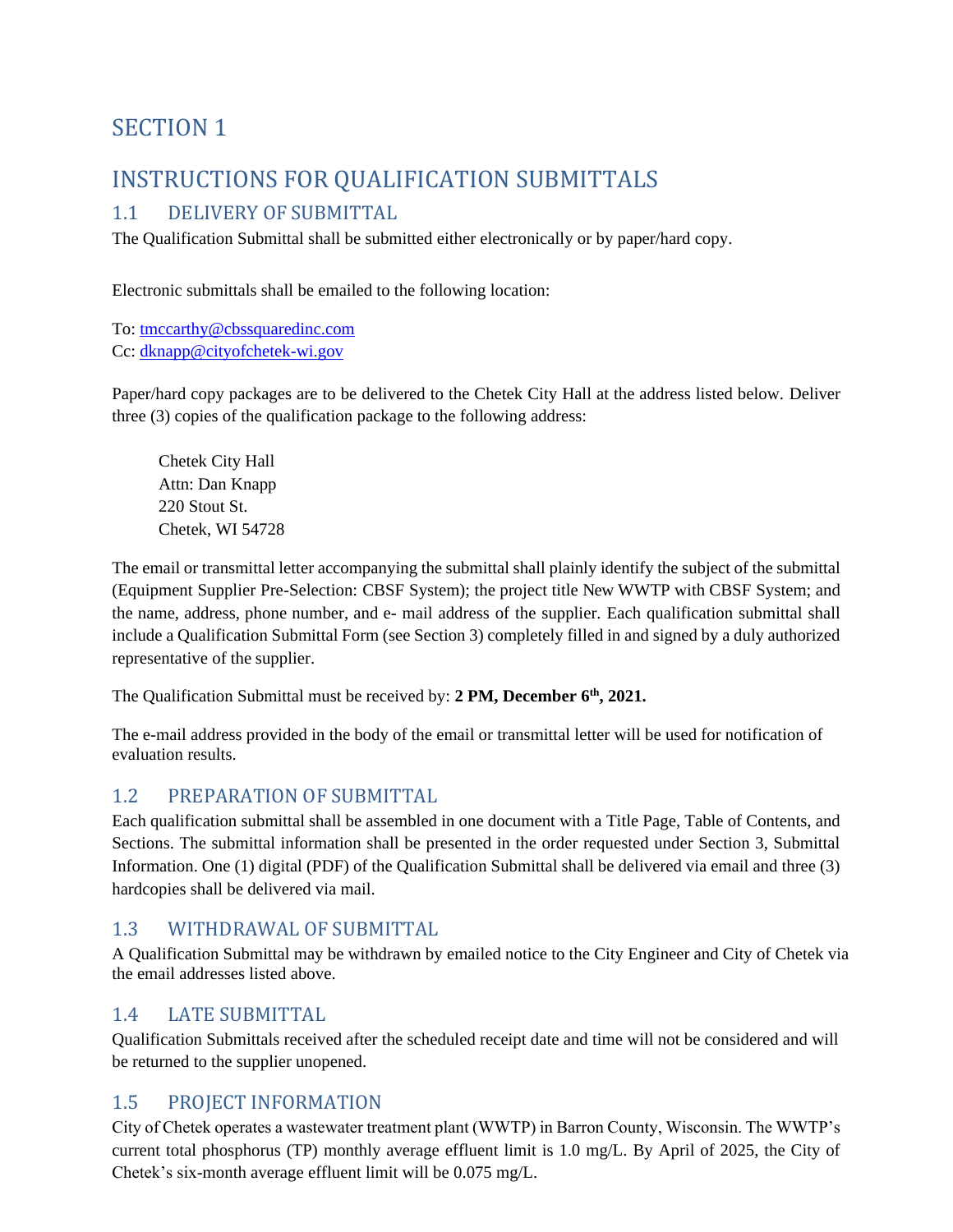The plant serves domestic, commercial, and industrial wastewater customers. The exisiting WWTP has been well maintained and currently meets all Wisconsin Department of Natural Resources (WDNR) effluent limits; however, several components of the treatment system are beyond their useful life. Even though current effluent limits are being met, the current treatment capabilities at the WWTP will not be able to accommodate any future community growth or meet the new phosphorus limit without tertiary treatment or by utilizing another acceptable alternative to meet the phosphorus requirement. The recommended alternative is for the City to construct a new WWTP in a new location and implement new treatment processes to meet the new WDNR effluent limits

The new WWTP process will consist of the following treatment regimen:

- Primary filtration with fine screening followed by a main lift station, which will pump screened wastewater from the exisiting WWTP to the new WWTP.
- The main lift station will pump all wastewater to grit removal process for additional removal of solids.
- Wastewater will then flow by gravity to the secondary treatment process that consists of an Enhanced Biological Phosphorus Removal (EBPR) activated sludge process with a sequencing batch reactor (SBR). Chemical coagulant may also be dosed into the activated sludge process to ensure phosphorus benchmarks are met for downstream processes.
- Treated wastewater decanted from the SBR will flow by gravity into an equalization and reaeration tank before being pumped to an ultraviolet (UV) disinfection basin.
- Disinfected water will then flow by gravity to a continuous backwash sand filter (CBSF) process to remove phosphorus before discharge to the Chetek River.
- Biosolids wasted from the SBR will be pumped to an aerobic digester, then will be processed and stored in reed beds, which will be located on site.

The intended project schedule is summarized as follows:

| Milestone                      | Date              |
|--------------------------------|-------------------|
| Project Bid                    | July 2022         |
| <b>Construction Completion</b> | March 2024        |
| <b>Achieve Compliance</b>      | <b>March 2025</b> |

Please note that this project must follow USDA American Iron and Steel (AIS) requirements and applicable equipment will be required to follow AIS requirements.

### 1.6 INTERPRETATION OF INFORMATION

Supplier may submit questions or requests for information to Tia McCarthy at CBS Squared, Inc. (414- 882-0083) [\(tmccarthy@cbssquaredinc.com\)](mailto:tmccarthy@cbssquaredinc.com). Requests must be received by December  $1<sup>st</sup>$ , 2021. Any interpretation or correction of this Pre-Selection Document will be made only by a written addendum. Each addendum will be posted on the on the City of Chetek's website at<https://www.cityofchetek-wi.gov/> as well as via the QuestCDN website. It is the responsibility of the supplier to frequently check the website for new addenda. The City will not be responsible for any other explanations or interpretations of this Pre-Selection Document.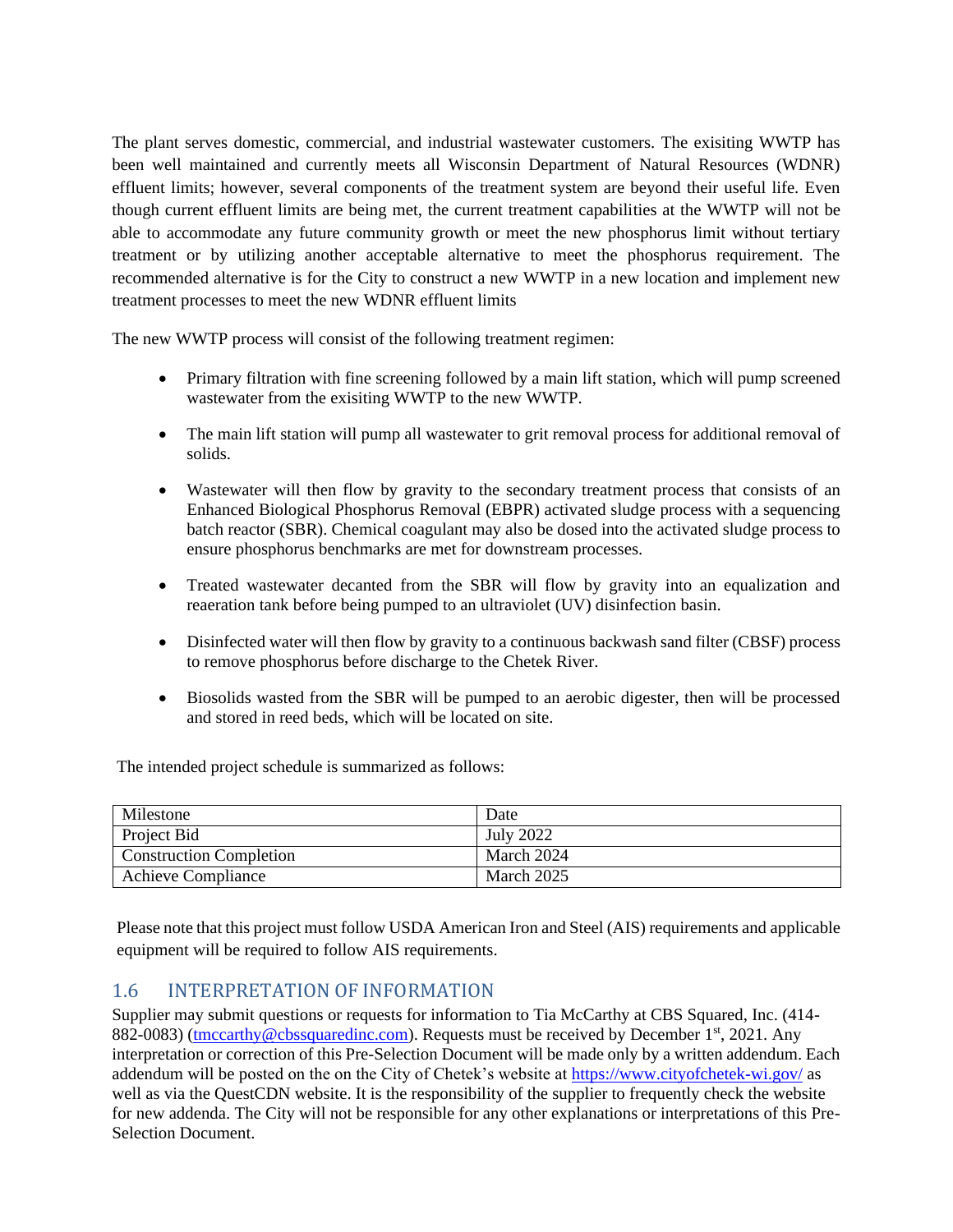### 1.7 DETERMINATION

The City will pre-select a single supplier based on the responses to the information requested in Section 3. The City shall be the sole judge in grading each supplier and determining the ideal supplier to provide equipment for this project and the City's decision shall be final.

The anticipated schedule for supplier pre-selection determination is provided in the Notice to Equipment Suppliers/Manufacturers.

In spite of any determination by the City regarding the pre-selection of a supplier for the purposes of supplying the CBSF System for the New WWTP Project, the actual equipment supplied for the work must be supplied in full conformance with all of the requirements of the actual contract documents issued for the work. The purpose of this pre-selection request is to establish a single supplier to move through detailed process design with and to have listed in the contract documents.

Pre-Selection does not relieve the suppliers of meeting the Contract Documents requirements at the time of bidding and does not represent approval of the supplier's standard products or those provided at the time of pre-selection.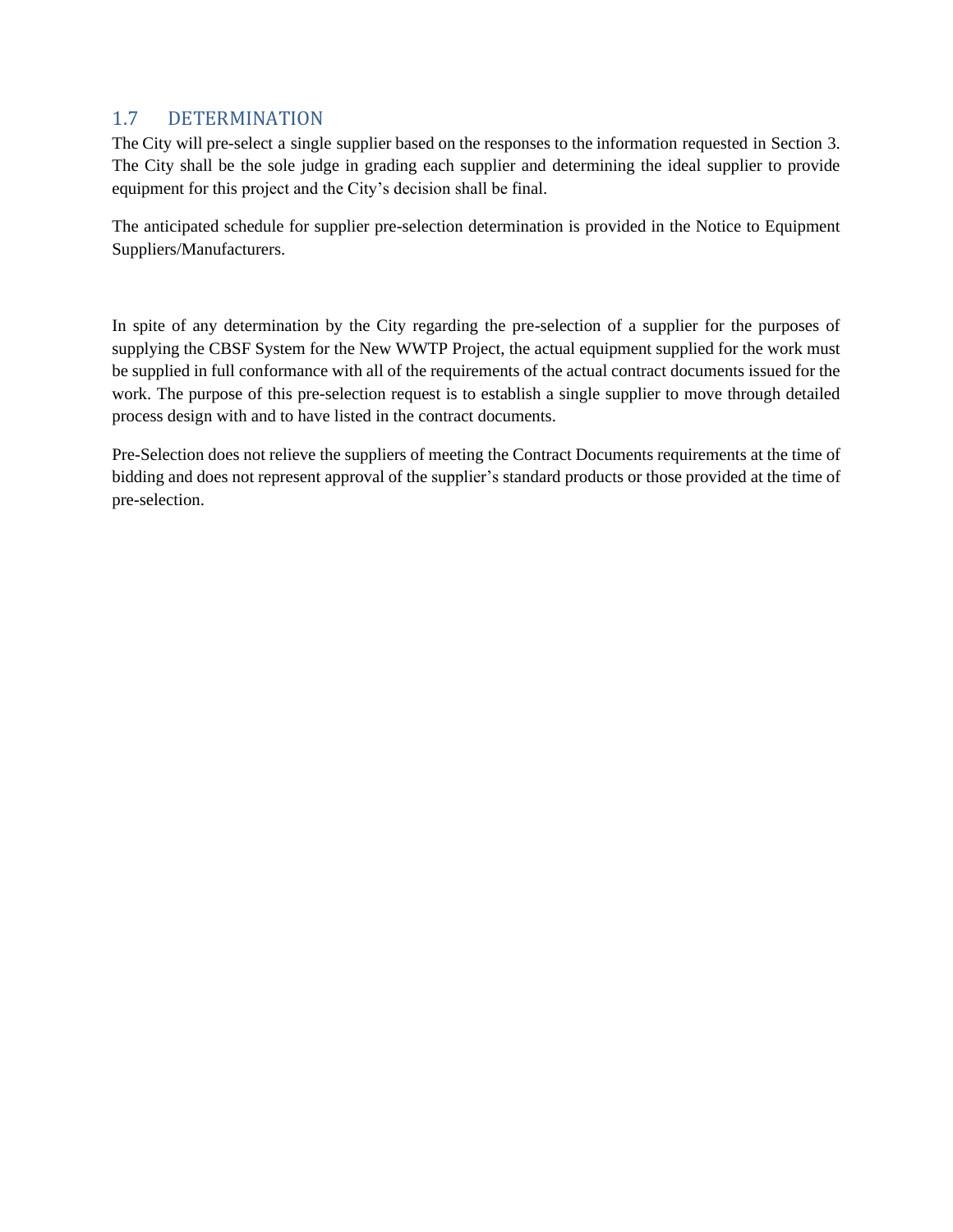#### \* \* \* \* \* \*

## SECTION 2

## SCOPE OF SELECTION

### 2.1 INTENT

The selection procedure will be used to determine the most responsible qualified supplier that will be collaborated with during design and listed in the construction contract specifications for the CBSF System equipment. Selection will be evaluated based on the following criteria:

- CBSF System Installation Experience (20 points)
- CBSF System Equipment Design (30 Points)
- CBSF System Performance Testing, Warranty, and Maintenance Coverage (25 points)
- CBSF System Cost Quotation (25 Points)

It is intended that a supplier of the CBSF equipment described using the information submitted in response to this request, will be pre-selected to provide the CBSF System equipment for the new WWTP Project. The submission must be made by the CBSF equipment supplier. No product representative or related sales and marketing firm will be pre-selected, and any submission made by such a firm will not be considered for pre-selection.

Controls and instrumentation are to be selected by the supplier based on the design parameters for the CBSF System. The combination of all components of the WWTP must integrate and operate together to meet the performance standards. All control and communication equipment and instrumentation must have the capability to interface with a standard PLC-based control system for monitoring performance. There must be sufficient instrumentation and control built into system and included in the quote to monitor and automate operation of the CBSF System.

### 2.2 PRODUCTION CAPACITY AND EXPERIENCE REQUIREMENT

The pre-selection procedure involves the review and evaluation of information regarding the capacity and proven experience of the supplier to manage, design, and supply the subject equipment in a manner acceptable to the City. The experience of the supplier will be evaluated on the basis of the Qualification Submittal and from information gathered by the City from the references of related projects.

Proven experience is defined as the actual performance of the equipment provided on previous projects of a similar nature (see Requirements for Qualification Submittal) as corroborated by said references.

The City is not obligated to select a supplier that does not provide complete information demonstrating the experience requirements of this request.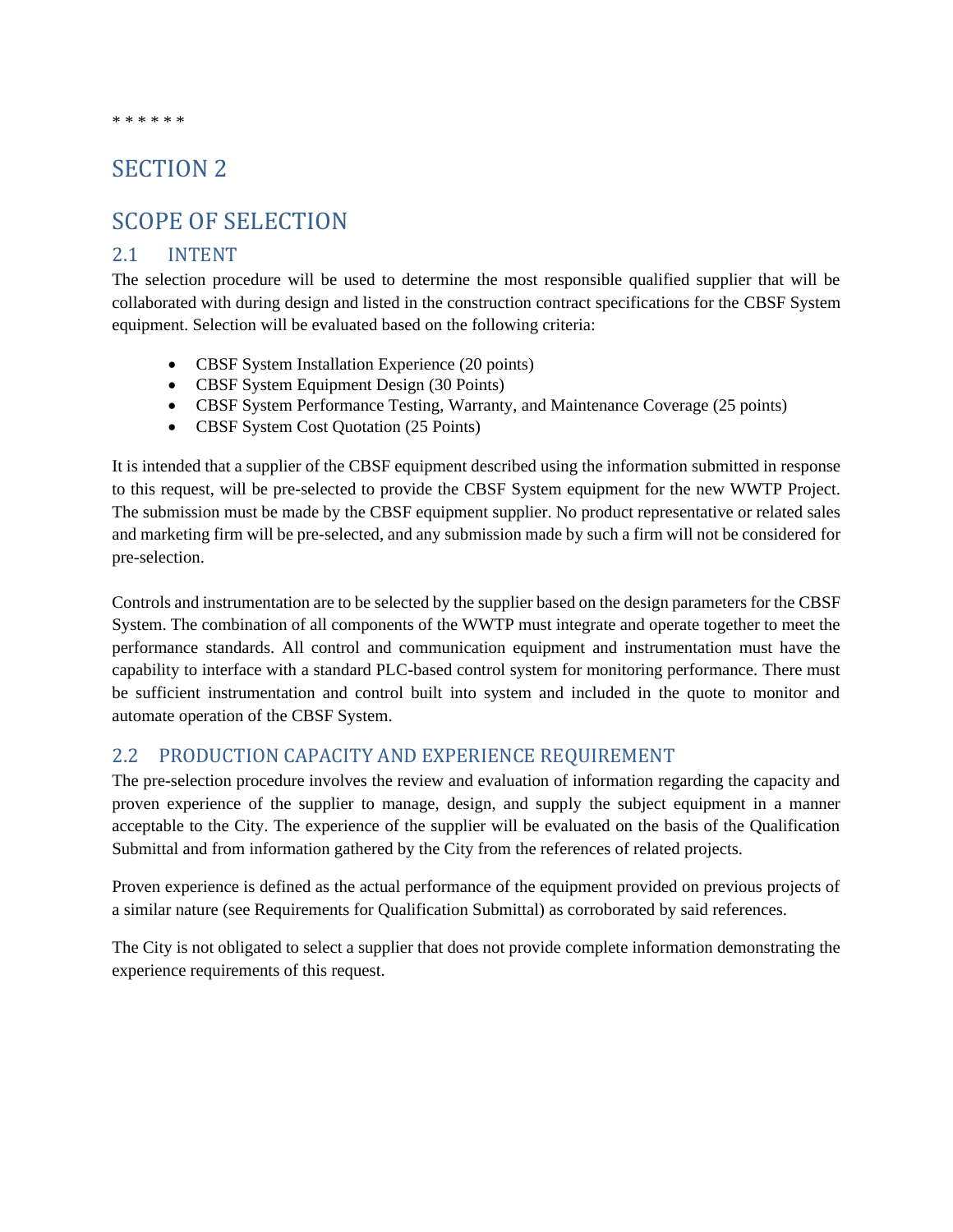## SECTION 3

## SUBMITTAL INFORMATION

### 3.1 GENERAL

The Qualification Submittal prepared and delivered by prospective CBSF System suppliers shall include as a minimum the information listed herein. Each supplier shall review the requirements of this Request for Qualification document and provide whatever additional information may be required to allow complete determination of conformance with the evaluation criteria utilized for the Basis of Determination. Incomplete or unclear information may be grounds for rejection of a submittal as nonresponsive.

### 3.2 CONTENTS

The qualification submittal information shall, at a minimum, include the following:

QUALIFICATION SUBMITTAL FORM—fully completed, signed, and dated using the form that follows this page.

INFORMATION—all required descriptive and technical information required to provide complete responses to the requested information for Section 3.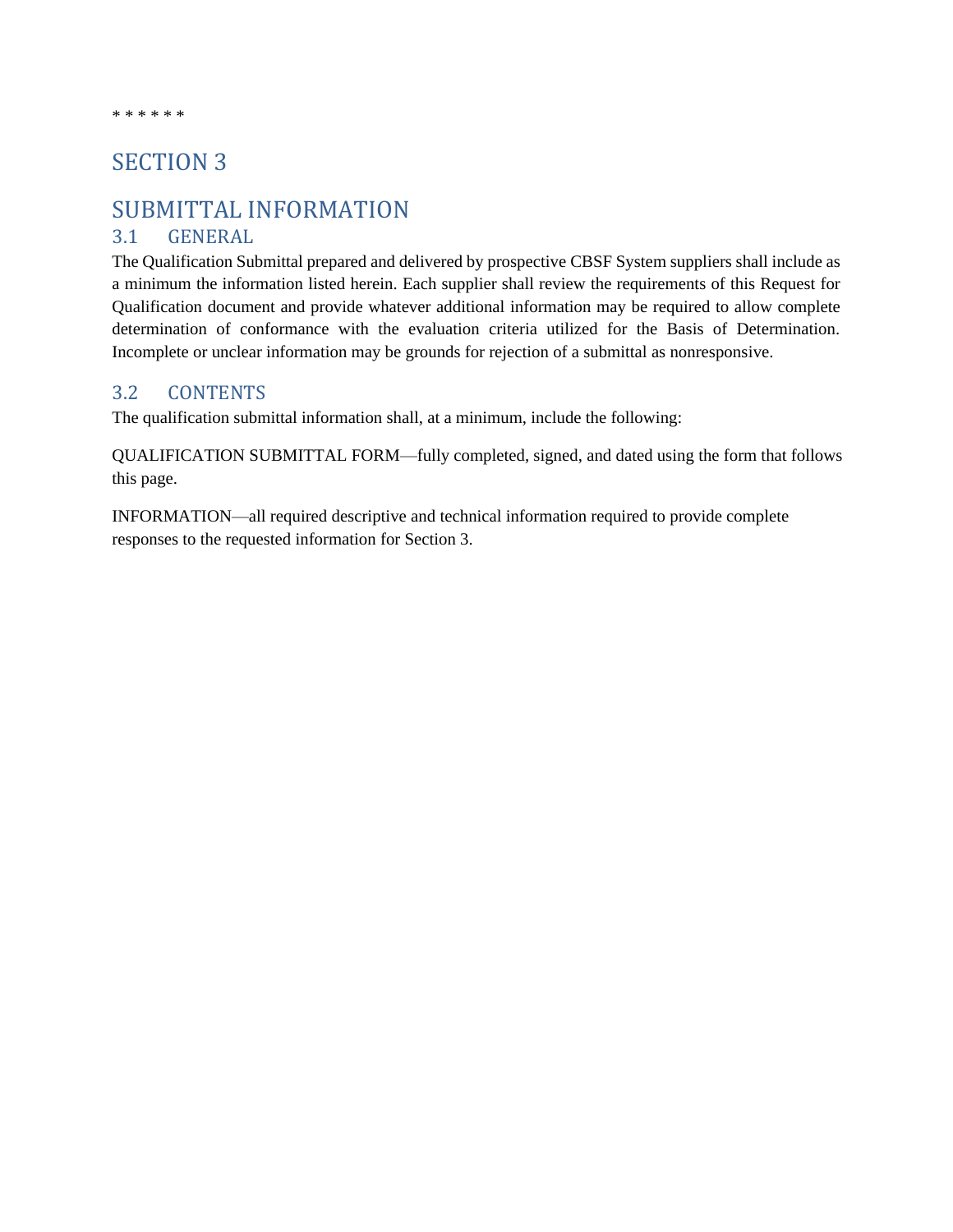# QUALIFICATION SUBMITTAL FORM

- TO: Tia McCarthy [\(tmccarthy@cbssquaredinc.com\)](mailto:tmccarthy@cbssquaredinc.com)
- CC: Dan Knapp [\(dknapp@cityofchetek-wi.gov\)](mailto:dknapp@cityofchetek-wi.gov)

### FOR: QUALIFICATION DOCUMENT FOR CBSF SYSTEM SUPPLIERS

### THE UNDERSIGNED SUPPLIER HEREBY AGREES AND DECLARES THAT:

### DETERMINATION OF PRE-SELECTION

Electronic receipt of this submittal by City Engineers and City of Chetek does not constitute either a direct or implied guarantee to the supplier that pre-selection is or will be granted. The undersigned agrees to the procedures and conditions of the pre-selection requirements described in this Qualification Document.

### COMPLETENESS AND ACCURACY

All supplier statements and information contained in the Qualification Document shall be complete and accurate. The submittal contains no false or deliberately misleading information.

### SIGNATURES

A. The undersigned is a legally authorized representative of the Supplier.

B. Addenda:

The undersigned acknowledges receipt of the following Addenda Nos.: \_\_\_\_\_\_\_\_\_\_\_\_

By:

| Signature:            |
|-----------------------|
| Clearly printed name: |

Position:

- END OF FORM -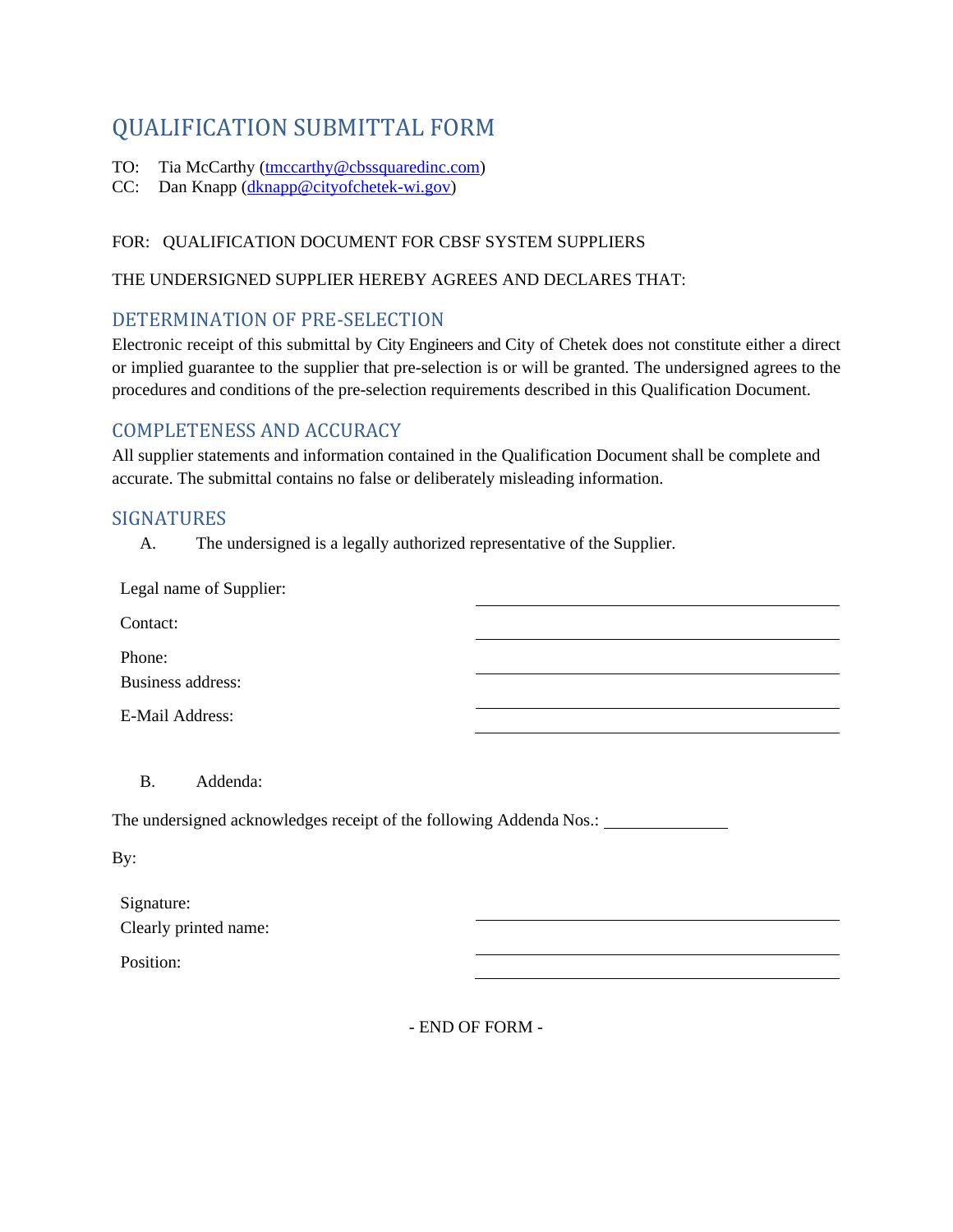# REQUIREMENTS FOR QUALIFICATION SUBMITTAL

- 1. CBSF System Installation Experience (20 points):
	- a. Provide a reference list of 5 projects performed within the last 10 years. Preference will be given to projects listed within a 300-mile proximity to the City of Chetek and shall be included on the reference list. Provide location, treatment capacity, CBSF efficiency, details on the CBSF equipment installed and notable similarities to this project.
- 2. CBSF System Equipment Design (30 Points):
	- a. Provide a complete and clear set of documents (designs, P&IDs, cut sheets, specifications, or other) demonstrating that the supplier has the ability to provide a CBSF System that will meet the following design parameters:
		- i. All components of the CBSF System will be located in concrete tanks, by others, or within prefabricated tanks, by Supplier. Wastewater will flow by gravity from the UV disinfection process to the CBSF System.
		- ii. The CBSF system shall be capable of continuously treating wastewater
		- iii. Size requirements to accommodate the CBSF System design to be included by Supplier in general layout drawing.
		- iv. Plant Design Flow and Loadings:

| Projected 2041 Plant Influent Flows: |           |  |
|--------------------------------------|-----------|--|
| Average Daily Base Flow              | 0.347 MGD |  |
| <b>Maximum Monthly Flow</b>          | 0.688 MGD |  |
| Maximum Weekly Flow                  | 0.773 MGD |  |
| <b>Maximum Daily Flow</b>            | 0.880 MGD |  |
| <b>PHWW Flow</b>                     | 1.042 MGD |  |

2. Projected 2041 Plant Influent Loadings:

| $110$  ceteu $2011$ I kant minuent Eouthings. |                |
|-----------------------------------------------|----------------|
| Average Design BOD <sub>5</sub>               | 595 lbs/day    |
| Peak Month BOD <sub>5</sub>                   | 1097 lbs/day   |
| Peak Day BOD <sub>5</sub>                     | $1874$ lbs/day |
| <b>Average Design TSS</b>                     | 736 lbs/day    |
| Peak Month TSS                                | $1421$ lbs/day |
| Peak Day TSS                                  | 2497 lbs/day   |
| <b>Average Design TKN</b>                     | 84 lbs/day     |
| Average Design Phosphorus                     | 13 lbs/day     |

- v. CBSF System Influent Loading Parameters:
	- 1. Influent Design Temperature: 8°C
	- 2. Influent TP Concentration: 0.5 mg/L TP
	- 3. TSS < 30 mg/L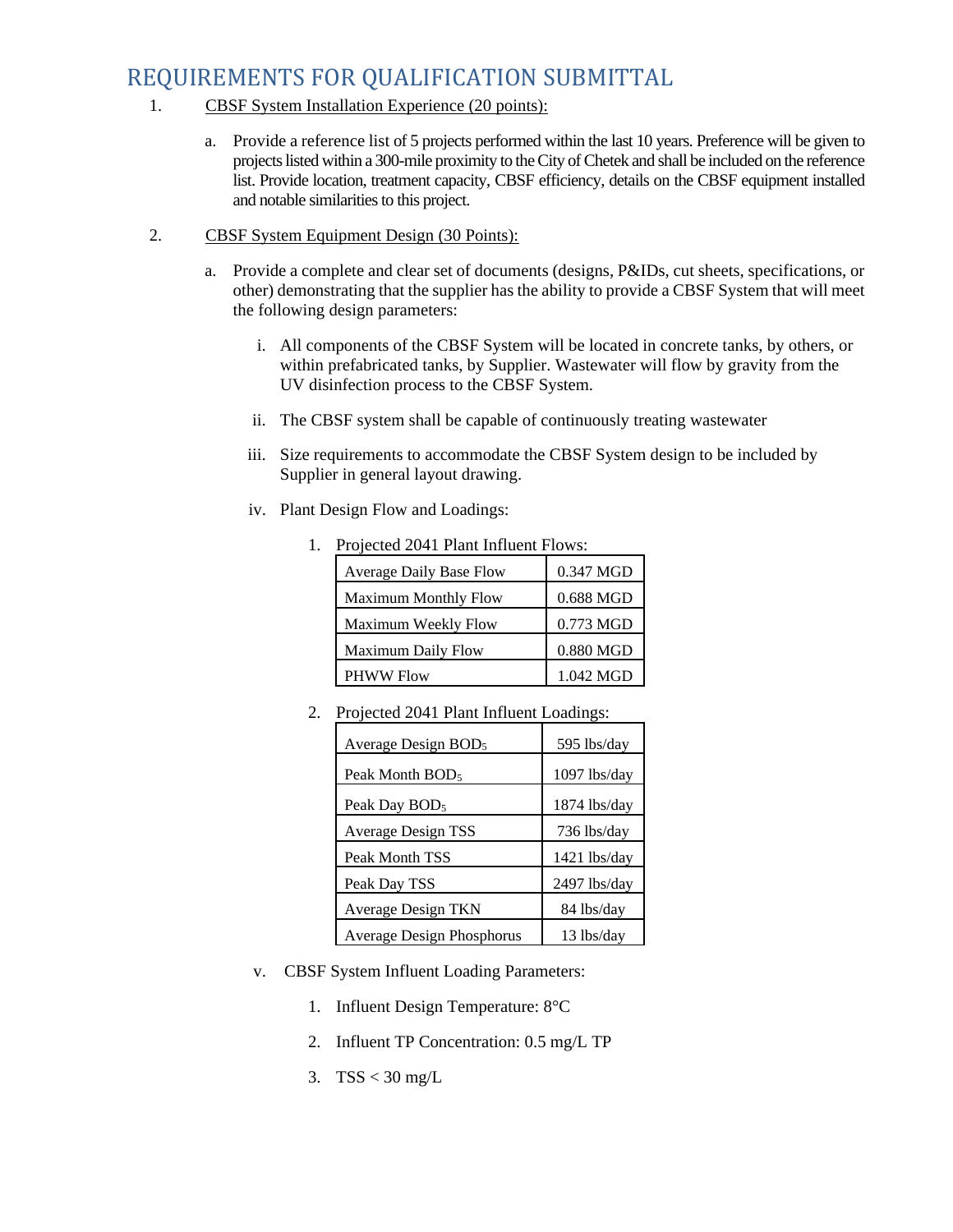- 4.  $BOD_5 < 30mg/L$
- vi. CBSF System Effluent Loading Parameters:
	- 1. Total Phosphorus: < 0.075 mg/L
	- 2. TSS < 30 mg/L
	- 3.  $BOD<sub>5</sub> < 30$ mg/L
- vii. CBSF System Design
	- 1. The CBSF System is to be designed for Maximum Daily Flow at the design temperature. The CBSF System must be capable to treating wastewater at the design conditions with one filter unit out of service.
	- 2. The CBSF system must be capable of completely draining each filter for maintenance. Provide specific drainage requirements for the system.
	- 3. Supplier shall provide information of the supplied chemical addition system and associated tankage.
	- 4. Include the following details in RFQ Response:
		- a. Volume and footprint of CBSF tanks
		- b. Maximum and minimum headloss through CBSF System at design conditions
		- c. Maximum and minimum backwash flow rate
		- d. Total filtration area
		- e. P&ID
		- f. Air lift requirements, average daily air usage, and compressor horsepower size requirements
		- g. Chemical dosing requirements and average daily chemical usage
	- 5. CBSF system requirements and ancillary information:
		- a. The CBSF System shall be inclusive of airlifts and feed assemblies for each of the individual filter units, a pneumatic system with duty and standby compressors, a chemical feed system with duty and standby pumps, sand media, and other instrumentation and appurtenances directly related to the CBSF system.
			- i. All steel pipe, supports, and equipment in contact with wastewater shall be 316 Stainless Steel
- b. Provide a list of equipment that is not provided by the manufacturer but that is required for successful operation of the CBSF System.
- c. Describe detailed operating and controls parameters of CBSF System.
- 3. CBSF System Performance Testing, Warranty and Maintenance Coverage (25 points):